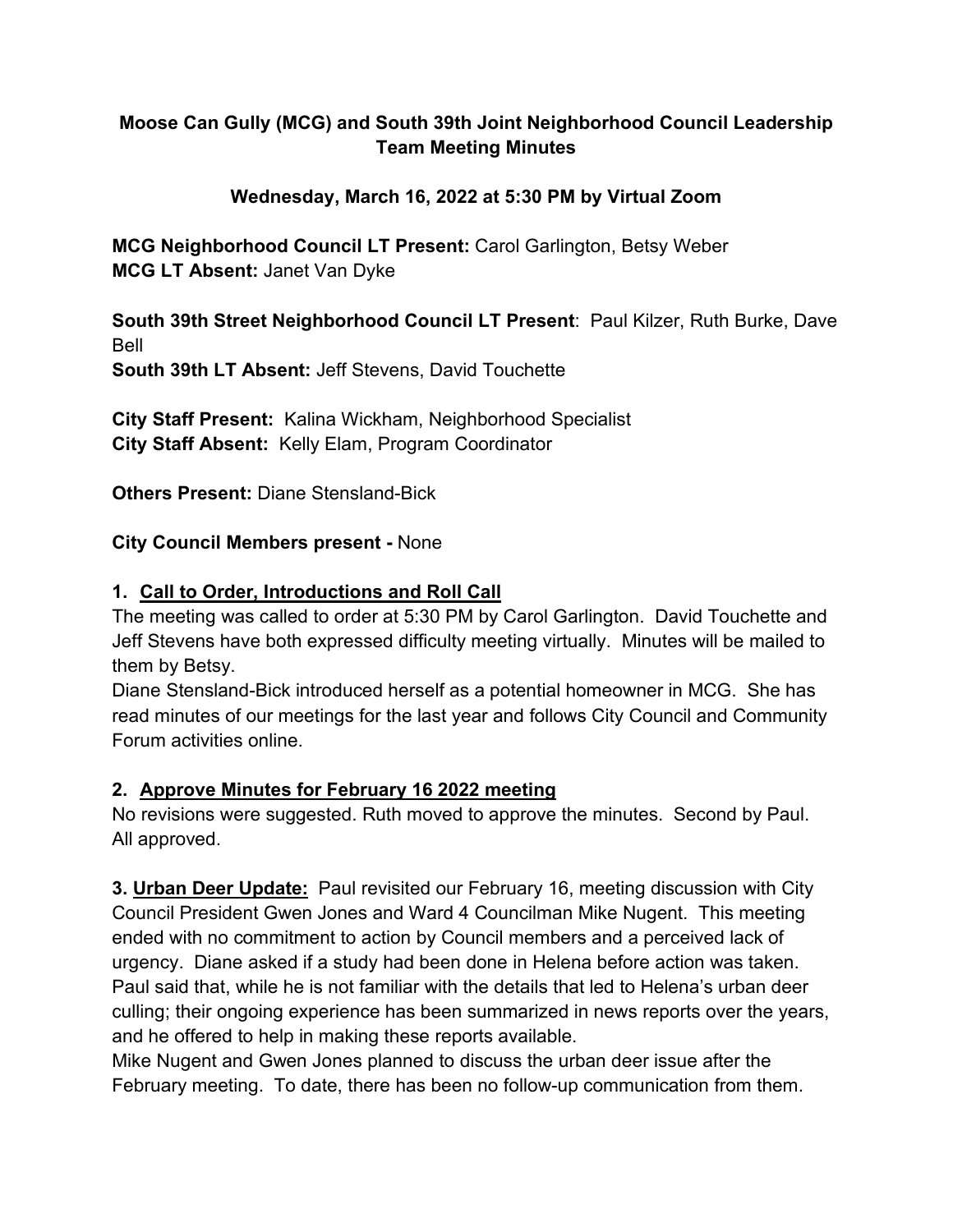Paul noted the presence of several dead deer on Missoula roadways (South 39th Street; Miller Creek Road; Brooks Street) in late February, with delays of two weeks or more in their removal. Betsy has resorted to fencing her yard at great expense. Several ideas were discussed: keeping public consciousness of urban deer issues alive with posted photos; inviting Ruth's nephew to a meeting to discuss a Michigan response to CWD. These were tabled.

Kalina will reach out to Gwen Jones and Mike Nugent regarding their follow-up to the February meeting.

After the March 16, meeting, Paul provided the following links to some of the available news reports on the Helena urban deer experience:

[Helena Police kill 140 urban deer this winter.](https://missoulian.com/news/state-and-regional/helena-police-kill-140-urban-deer-this-winter/article_8809202c-a769-11e2-b661-0019bb2963f4.html#tracking-source=article-related-bottom) Missoulian. April 17, 2013 [Helena Police to trap, kill 60 urban deer starting Sunday.](https://missoulian.com/news/state-and-regional/helena-police-to-trap-kill-60-urban-deer-starting-sunday/article_487b1efe-59c7-11e3-808d-001a4bcf887a.html) Missoulian. November 30, 2013 [Helena Police explain urban deer culling process, 30,000 pounds of meat went to food](https://newstalkkgvo.com/helena-police-explain-urban-deer-culling-process-30000-pounds-of-meat-went-to-food-bank/)  [bank.](https://newstalkkgvo.com/helena-police-explain-urban-deer-culling-process-30000-pounds-of-meat-went-to-food-bank/) Newstalk KGVO. December 19, 1917

[Helena to suspend urban deer culling due to budget cuts.](https://nbcmontana.com/news/local/helena-suspends-deer-culling-due-to-budget-cuts) NBC Montana / AP. January 8, 2020

[Helena plans to resume urban deer culling.](https://helenair.com/news/local/helena-plans-to-resume-urban-deer-culling/article_5a6ef9fc-fe38-5393-885a-a7cc3c7c6c8a.html) Independent Record. October 4, 2021

## **4. Bylaws Revisions Update:**

Kalina reported that our comments on the Neighborhood Council Bylaws revisions were sent to the City Attorney and there has been no response to date.

# **5. Missoula Neighborhoods Cleanup Day April 30**

After discussion, it was agreed that we will hold a joint S39th/MCG Neighborhood Cleanup Day in Garland Park 12-3 pm as in 2021. No compostables will be collected. Dave noted that this will once again be the same day as the Bank Run.

## The following activities were assigned.

**Kalina:** Email budget for items such as ball caps to give away, signage. Send MCG/S39 trail maps with street names to Ruth, if available.

**Carol:** Get signs for sandwich boards

**Ruth:** Make trail maps, bring table, bring sign-up sheet. Also contact Jeff Stevens to obtain S.39 story boards.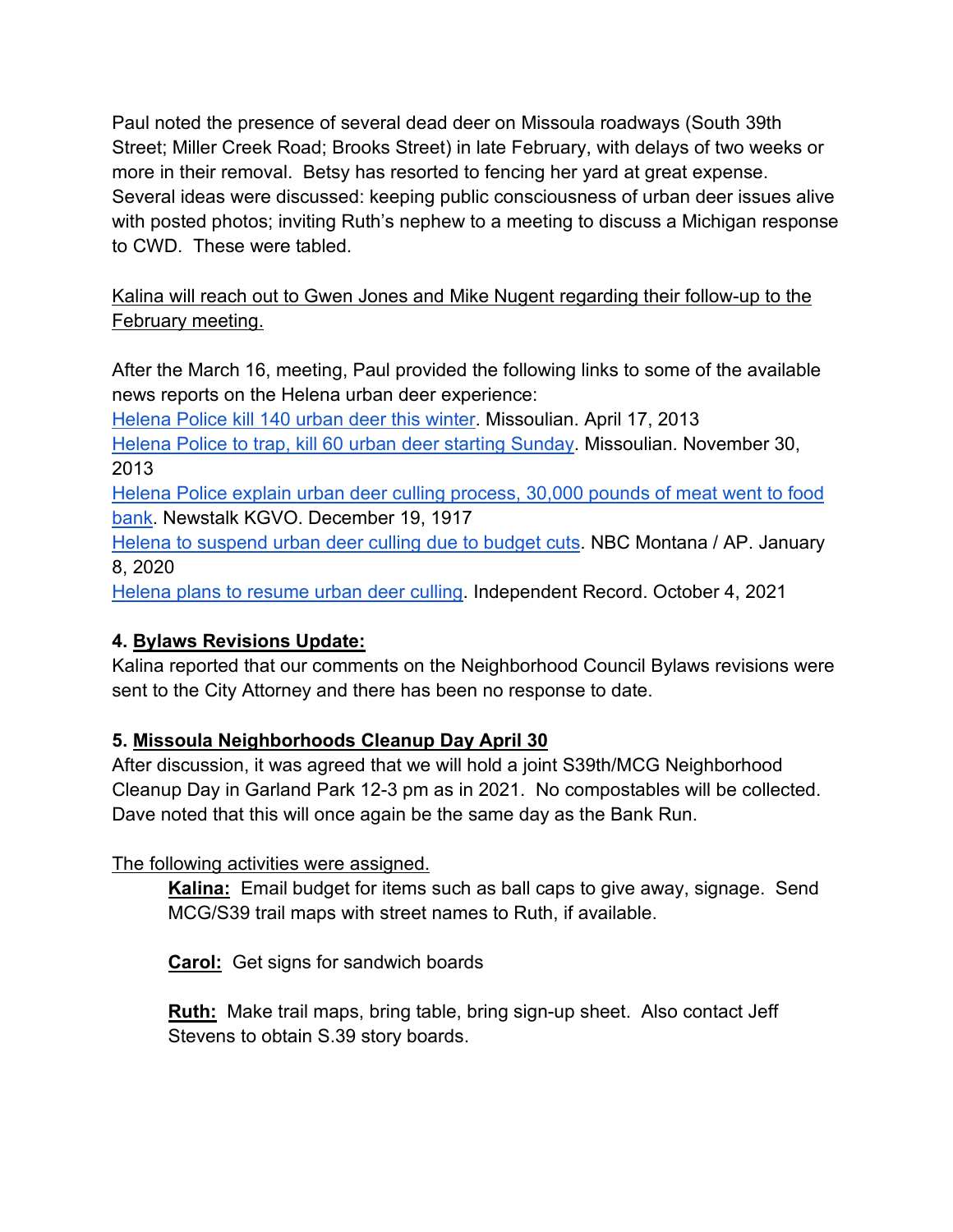**Paul:** A scheduling conflict will prevent Paul from being available from midmorning to mid-afternoon on April 30, but Paul will plan to be available at 3 pm to collect the bags of trash and haul it to the designated dumpster.

**Betsy:** Balloons, check with Kelly/Kalina about ball caps available in the Neighborhood office. Get bid for caps needed beyond this.

# **6. Joint South 39th Street / Moose Can Gully Neighborhood Council General Meeting 2022**

Kalina reported that City Council meetings are transitioning to hybrid, with City Council members meeting in person and others welcome to attend virtually.

It was tentatively agreed that a General Meeting will be scheduled for Wed, June 29th at an outdoor venue, contingent upon City of Missoula guidance for meetings in this stage of the COVID-19 Pandemic. Betsy will look for past agenda topics to include election of new Leadership Team members.

# **7. City-wide Needs Assessment**

Ruth asked if there were plans for a city-wide assessment of neighborhood needs. Betsy recalled neighbors being surveyed for priorities at the last General Meeting in 2019, and an online survey of neighborhood priorities was made available for those who did not attend the General Meeting.

Kalina noted that there is interest in surveying neighborhoods for their needs and priorities. She expects this will be implemented when other surveys are completed.

# **8. Community Forum Report Carol Garlington**

Carol had emailed her report to the group prior to the meeting. There was no additional discussion.

There will be no March Community Forum meeting due to lack of quorum with spring break.

## **9. Missoula Neighborhoods Report**

Kalina reported that there will be a presentation at Community Forum in April about Trees for Missoula, and in May about Preservation Montana.

Neighborhood Project Funds (NPF) grant applications are due March 18th. Kalina invited members to join the NPF Committee to select grants.

## **10. Public Comment on non-agenda items** None

## **11. Announcements** None